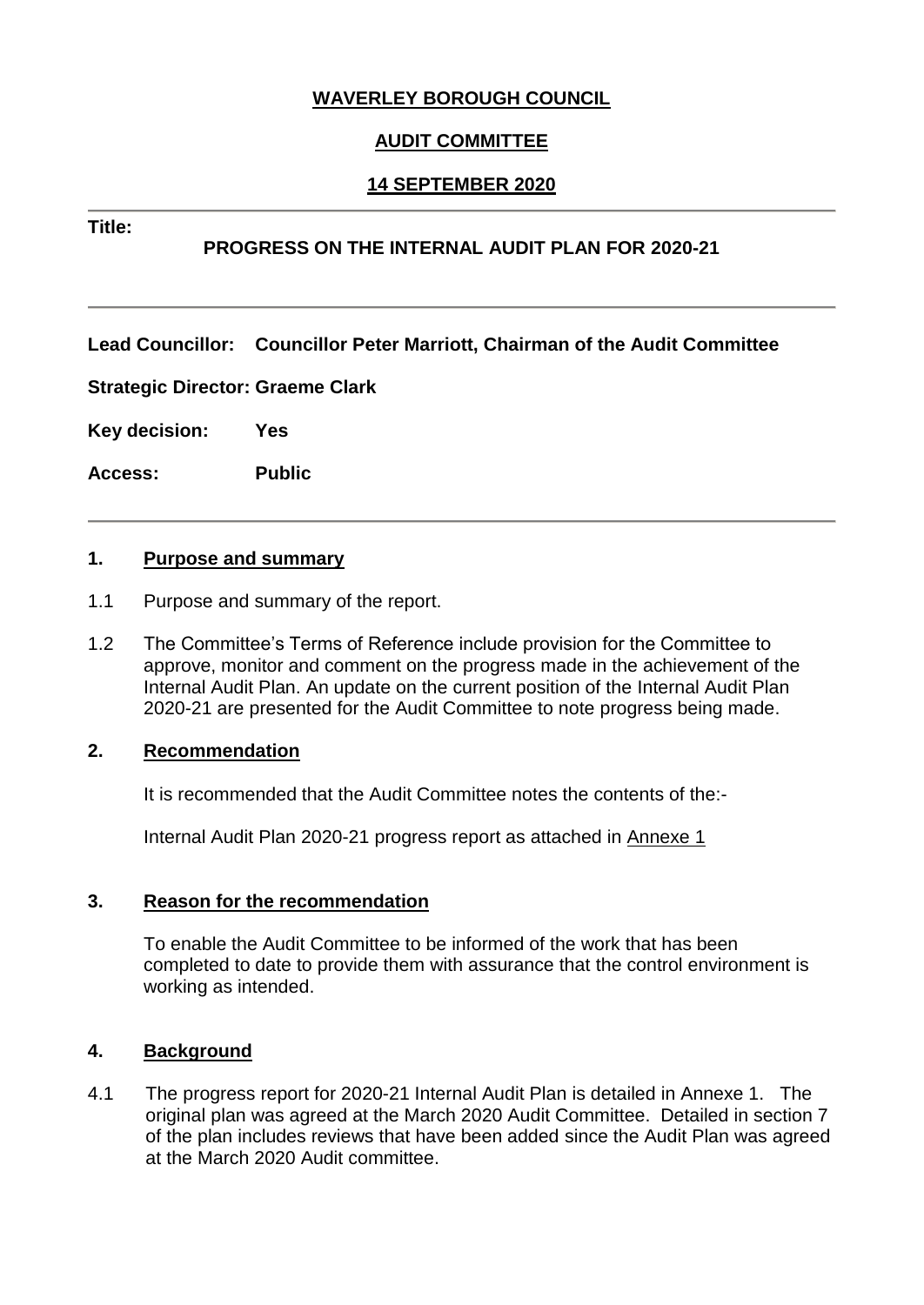# **5. Relationship to the Corporate Strategy and Service Plan**

5.1 A financially sound Waverley, with infrastructure and services fit for the future

# **6. Implications of decision**

## 6.1 **Resource (Finance, procurement, staffing, IT)**

There are no specific financial implications from this report, however, the delivery of the Audit Plan will contribute towards the Council's sound financial and management processes and help ensure sound probity and governance arrangements are in place. Budget information is provide in Section 8 of Annexe 1.

### 6.2 **Risk management**

The reviews included in this plan have been risk assessed as being necessary to provide management with assurance that the controls in place are sufficient to safeguard the authority's assets.

### 6.3 **Legal**

.

The Council must have an operational Audit Plan that covers a period of no more than a year in order to fully comply with the requirements of the Code of Practice issued by CIPFA, which is given mandatory status by the Accounts and Audit Regulations 2015.

## 6.4 **Equality, diversity and inclusion**

There are no direct equality, diversity or inclusion implications in this report. Equality impact assessments are carried out when necessary across the council to ensure service delivery meets the requirements of the Public Sector Equality Duty under the Equality Act 2010.

## 6.5 **Climate emergency declaration**

There are no direct implications in this report

## **7. Consultation and engagement**

7.1 Heads of Service, Management Board and the Chairman and Vice-Chairman of the Audit Committee were consulted on the content of the proposed draft Audit Plan.

## **8. Other options considered**

8.1 N/A